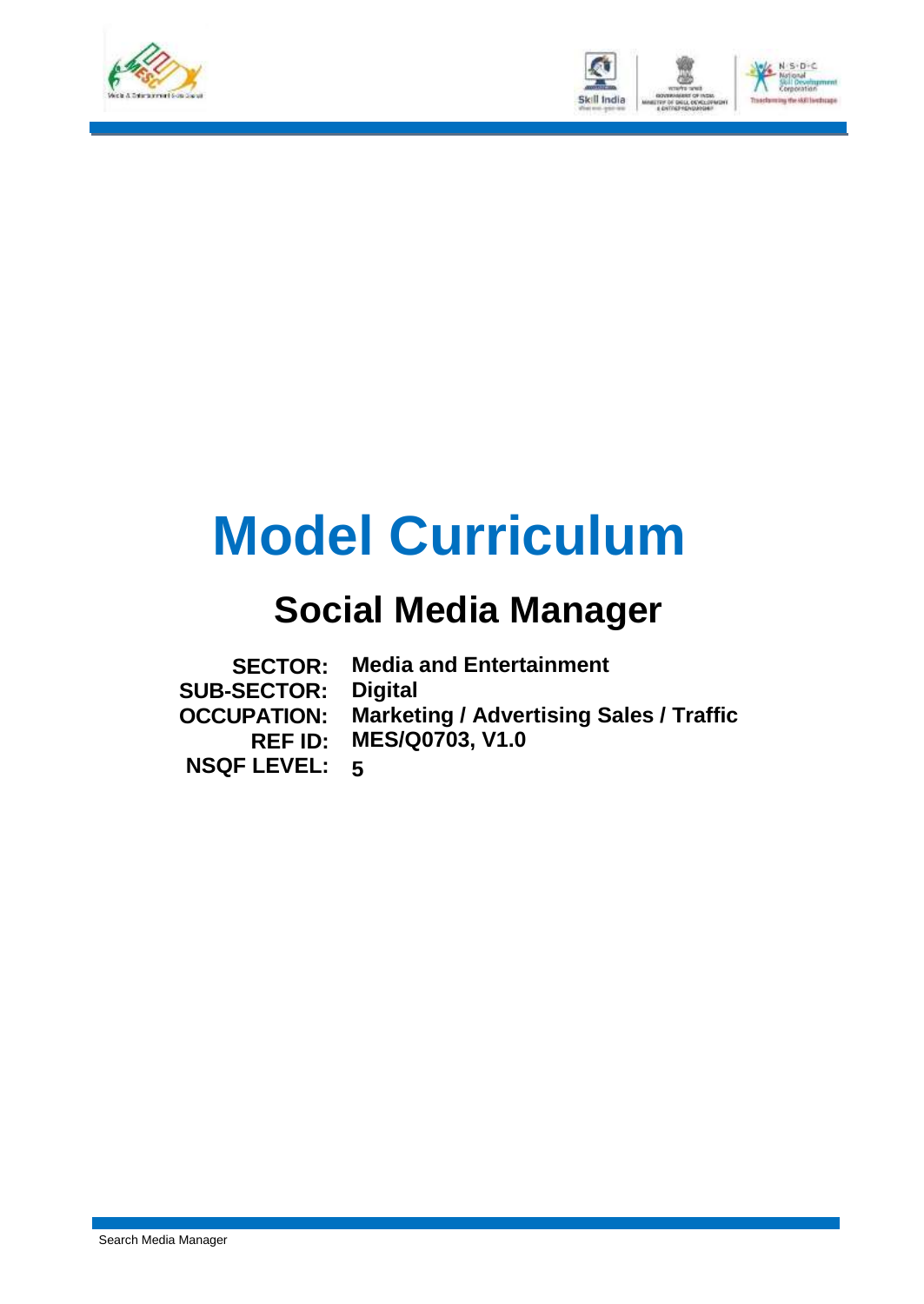



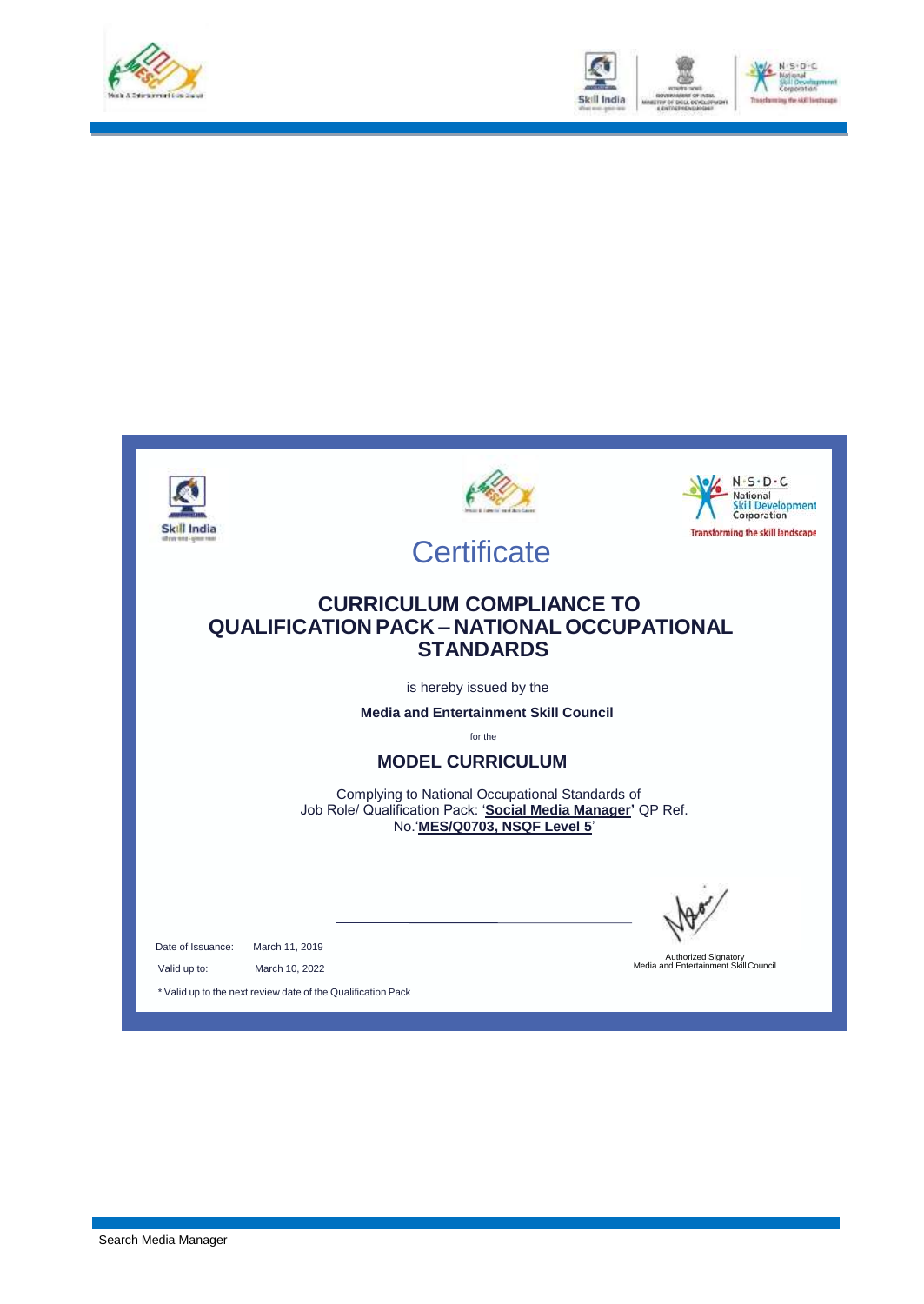



### **TABLE OF CONTENTS**

| 1. Curriculum                    | በ1 |
|----------------------------------|----|
| 2. Trainer Prerequisites         | 05 |
| 3. Annexure: Assessment Criteria | 06 |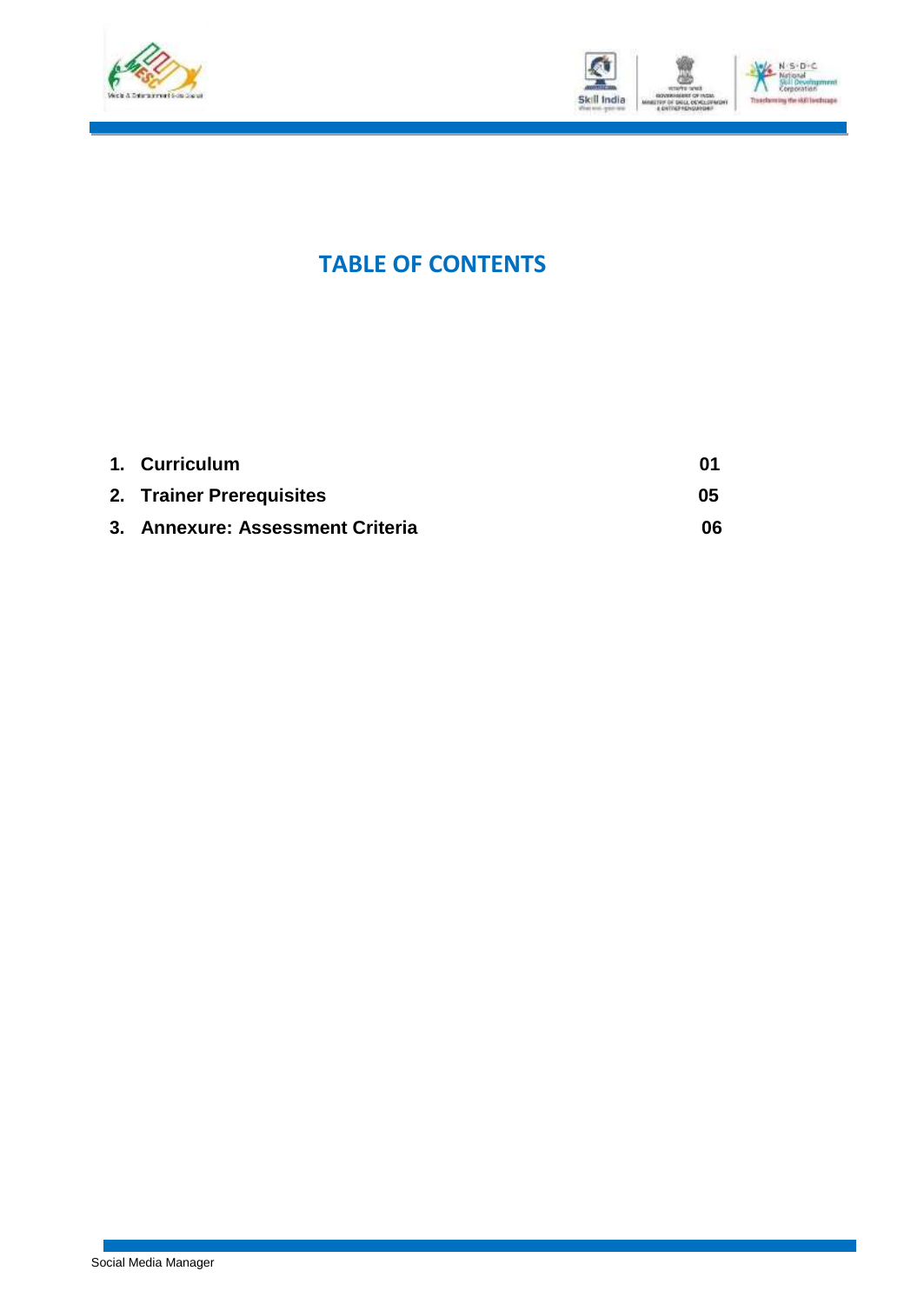



## <span id="page-3-0"></span>**Social Media Manager**

#### **CURRICULUM / SYLLABUS**

This program is aimed at training candidates for the job of a "<u>Social Media Manager</u>", in the "<u>Media and</u> Entertainment" Sector / Industry and aims at building the following key competencies amongst the learner

| <b>Program Name</b>                               | <b>Social Media Manager</b>                                                              |                                                                  |                                                                       |  |  |  |  |
|---------------------------------------------------|------------------------------------------------------------------------------------------|------------------------------------------------------------------|-----------------------------------------------------------------------|--|--|--|--|
| <b>Qualification Pack Name</b><br>& Reference ID. |                                                                                          | MES/Q0703, Version 1.0                                           |                                                                       |  |  |  |  |
| <b>Version No.</b>                                |                                                                                          | 1.0<br><b>Version Update Date</b><br>11 <sup>th</sup> March 2019 |                                                                       |  |  |  |  |
| <b>Pre-requisites to</b><br><b>Training</b>       | Graduation or Search Engine Optimization/Marketing Executive (NSQF<br>Level 4) Certified |                                                                  |                                                                       |  |  |  |  |
| <b>Training Outcomes</b>                          | After completing this programme, participants will be able to:                           |                                                                  |                                                                       |  |  |  |  |
|                                                   | Create long-term and short-term strategy for social media marketing in<br>1.             |                                                                  |                                                                       |  |  |  |  |
|                                                   | sync with organizational objective and goal                                              |                                                                  |                                                                       |  |  |  |  |
|                                                   | Identify various steps in effective implementation of the organizational<br>2.           |                                                                  |                                                                       |  |  |  |  |
|                                                   |                                                                                          | social media strategy                                            |                                                                       |  |  |  |  |
|                                                   | 3.                                                                                       |                                                                  | Identify various cost centers and prepare a budget for implementation |  |  |  |  |
|                                                   |                                                                                          |                                                                  | of the social media strategy with adequate control                    |  |  |  |  |
|                                                   | 4.                                                                                       |                                                                  | Develop a management information system by identifying various        |  |  |  |  |
|                                                   |                                                                                          |                                                                  | management control points and prepare analytic reports with key       |  |  |  |  |
|                                                   |                                                                                          | information for the management                                   |                                                                       |  |  |  |  |
|                                                   | 5.<br>Manage the team of executives effectively within the human resource                |                                                                  |                                                                       |  |  |  |  |
|                                                   | guidelines of the organization                                                           |                                                                  |                                                                       |  |  |  |  |
|                                                   | 6.                                                                                       | Maintain workplace health and safety                             |                                                                       |  |  |  |  |
|                                                   |                                                                                          |                                                                  |                                                                       |  |  |  |  |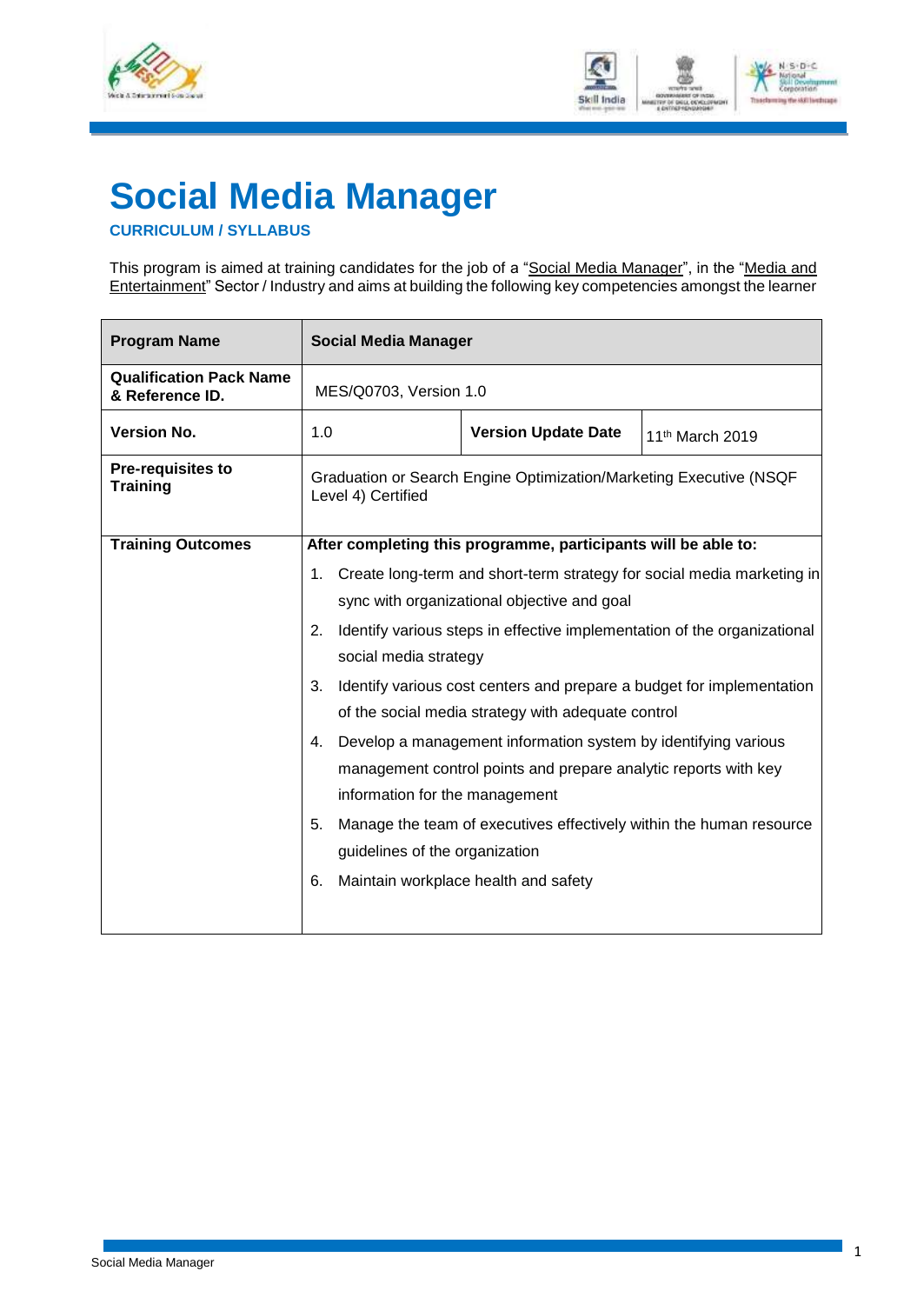



This course encompasses <u>6</u> out of <u>6</u> National Occupational Standards (NOS) of "<u>Social Media Manager</u>" Qualification Pack issued by "Media and Entertainment Skills Council".

| S. No | <b>Module</b>                                                                                                                                                                                               | <b>Key Learning Outcomes</b>                                                                                                                                                                                                                                                                                                                                                                                                                                                                                                                                                                                                                                                                                                                                                                                                                                                                                                                                                                                                                                          | <b>Equipment</b>                                                            |
|-------|-------------------------------------------------------------------------------------------------------------------------------------------------------------------------------------------------------------|-----------------------------------------------------------------------------------------------------------------------------------------------------------------------------------------------------------------------------------------------------------------------------------------------------------------------------------------------------------------------------------------------------------------------------------------------------------------------------------------------------------------------------------------------------------------------------------------------------------------------------------------------------------------------------------------------------------------------------------------------------------------------------------------------------------------------------------------------------------------------------------------------------------------------------------------------------------------------------------------------------------------------------------------------------------------------|-----------------------------------------------------------------------------|
| 1     | <b>Introduction and</b><br><b>Orientation</b><br><b>Theory Duration</b><br>(hh:mm)<br>15:00<br><b>Practical Duration</b><br>(hh:mm)<br>15:00<br><b>Corresponding NOS</b><br>Code<br><b>Bridge Module</b>    | Create accounts in various social media platforms<br>$\bullet$<br>Create social media campaigns in various<br>$\bullet$<br>platforms<br>Assimilate various terms related with social media<br>$\bullet$<br>Create basic postings for social media<br>$\bullet$                                                                                                                                                                                                                                                                                                                                                                                                                                                                                                                                                                                                                                                                                                                                                                                                        | Internet enabled<br>electronic devices<br>such as Tabs,<br>Laptops, Desktop |
| 2     | <b>Develop social media</b><br>strategy<br><b>Theory Duration</b><br>(hh:mm)<br>15:00<br><b>Practical Duration</b><br>(hh:mm)<br>30:00<br><b>Corresponding NOS</b><br><b>Code</b><br><b>MES/N0712</b>       | Align the social media strategy in sync with the<br>$\bullet$<br>organizations goal and objective<br>Set up social media campaign as per identified<br>$\bullet$<br>organizational objective and goal<br>Set-up specific, measurable, attainable, relevant,<br>$\bullet$<br>timely (SMART) goals for each social media<br>marketing campaign<br>Carry out segmentation of market by identifying<br>$\bullet$<br>common characteristics of various buyers groups<br>Analyse about industry trend, target customers of<br>$\bullet$<br>competitors<br>Identify the social media target platforms based on<br>the product and services offered and the<br>organizational goals<br>Create a social media budget by allocating fund to<br>$\bullet$<br>various platforms.<br>Create a list of key performance indicators (KPI)<br>$\bullet$<br>to tract campaign performance<br>Measure various campaign performances based<br>$\bullet$<br>on defined KPIs<br>Create a management information system for<br>$\bullet$<br>preparation of periodic analytic reports for the | Internet enabled<br>electronic devices<br>such as Tabs,<br>Laptops, Desktop |
| 3     | <b>Implement the social</b><br>media strategy<br><b>Theory Duration</b><br>(hh:mm)<br>15:00<br><b>Practical Duration</b><br>(hh:mm)<br>30:00<br><b>Corresponding</b><br><b>NOS Code</b><br><b>MES/N0713</b> | management.<br>Create campaigns based on the social media<br>$\bullet$<br>strategy of the organization<br>Set up calendar for activities in various platforms<br>$\bullet$<br>as per budget<br>Identify and coordinate to source the various<br>$\bullet$<br>requirements for running the campaign such as<br>social media posts, infographics, blogs, landing<br>pages etc.<br>Track and test conversion records periodically for<br>$\bullet$<br>each campaign<br>Observe the daily budge, content calendar, target<br>$\bullet$<br>audience of all the campaigns and ensure that the<br>campaigns are run as per budget and hit the<br>intended audience                                                                                                                                                                                                                                                                                                                                                                                                           | Internet enabled<br>electronic devices<br>such as Tabs,<br>Laptops, Desktop |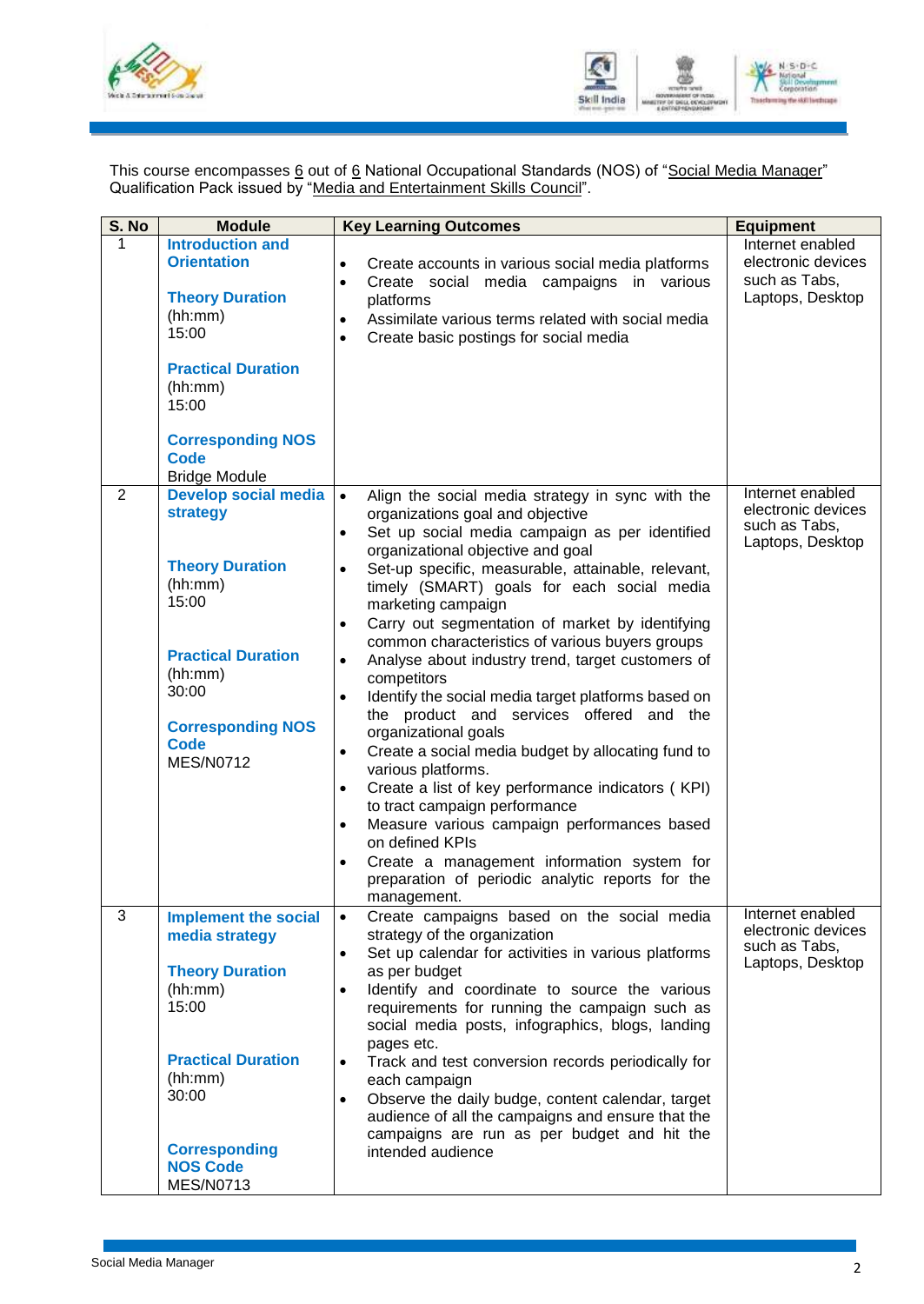





| $\overline{4}$ | <b>Prepare and manage</b><br>the budget<br><b>Theory Duration</b><br>(hh:mm)<br>15:00<br><b>Practical Duration</b><br>(hh:mm)<br>30:00<br><b>Corresponding</b><br><b>NOS Code</b><br><b>MES/N0714</b>                         | Determine various cost components such as team<br>$\bullet$<br>salaries, tools, software, content creation, cost of<br>advertisement etc.<br>Prepare a budget by incorporating all cost<br>$\bullet$<br>components proportionally as per established<br>rationales<br>Create sequence of the campaign with expected<br>$\bullet$<br>budget outflow for each campaign,<br>Use budgeting software<br>$\bullet$<br>Prepare budget manually or with the aid of<br>$\bullet$<br>software with detail break up of each cost head<br>Monitor the budget to exercise adequate control<br>$\bullet$<br>highlighting<br>Create<br>variance report<br>actual<br>$\bullet$<br>expenses against budgeted expenses                                                                                                              | Internet enabled<br>electronic devices<br>such as Tabs,<br>Laptops, Desktop                                                                                                                        |
|----------------|-------------------------------------------------------------------------------------------------------------------------------------------------------------------------------------------------------------------------------|-------------------------------------------------------------------------------------------------------------------------------------------------------------------------------------------------------------------------------------------------------------------------------------------------------------------------------------------------------------------------------------------------------------------------------------------------------------------------------------------------------------------------------------------------------------------------------------------------------------------------------------------------------------------------------------------------------------------------------------------------------------------------------------------------------------------|----------------------------------------------------------------------------------------------------------------------------------------------------------------------------------------------------|
| 5              | <b>Prepare MIS and</b><br>analytical report<br>for social media<br><b>Theory Duration</b><br>(hh:mm)<br>15:00<br><b>Practical Duration</b><br>(hh:mm)<br>40:00<br><b>Corresponding</b><br><b>NOS Code</b><br><b>MES/N0715</b> | Generate Analytic weekly/monthly/ yearly report by<br>$\bullet$<br>collecting statistics (followers, clicks, likes, reply,<br>share, retweets, favorites etc.)<br>Generate qualitative analytical report to measure<br>$\bullet$<br>the engagement of a marketing campaign,<br>success of a product launch or event<br>Carryout exploratory research particularly in the<br>$\bullet$<br>conceptualization stage of a campaign<br>Prepare different types of MIS reports expected by<br>$\bullet$<br>the management/ other internal functions<br>Analyze the reports to identify key trends in the<br>$\bullet$<br>industry, product group, buyer's behavior.<br>Audit social media strategy<br>$\bullet$<br>Check variances and suggest corrective actions<br>$\bullet$<br>based on the analysis.                | Internet enabled<br>electronic devices<br>such as Tabs,<br>Laptops, Desktop                                                                                                                        |
| 6              | <b>Manage a team</b><br><b>Theory Duration</b><br>(hh:mm)<br>20:00<br><b>Practical Duration</b><br>(hh:mm)<br>30:00<br><b>Corresponding</b><br><b>NOS Code</b><br><b>MES/N0716</b>                                            | Communicate with team effectively in verbal and<br>$\bullet$<br>written form<br>Ensure team productivity to achieve goal<br>$\bullet$<br>Disseminate information to team in effective<br>$\bullet$<br>manner in sync with organizational requirement<br>Analyze gaps in work performance, share<br>$\bullet$<br>feedback in a motivating manner, suggest<br>corrective actions to enhance performance<br>Comply<br>with<br>organization's<br>policies<br>and<br>$\bullet$<br>procedures for team building<br>Exercise proper delegation and control to achieve<br>$\bullet$<br>team performance<br>Suggest ways/methods to improve performance<br>$\bullet$<br>and prepare a monthly performance report<br>Resolve conflicts and escalate issues as per<br>$\bullet$<br>human resource policy of the organization | Internet enabled<br>electronic devices<br>such as Tabs,<br>Laptops, Desktop                                                                                                                        |
| $\overline{7}$ | <b>Maintain workplace</b><br>health and safety<br><b>Theory Duration</b><br>(hh:mm)<br>15:00<br><b>Practical Duration</b><br>(hh:mm)<br>40:00                                                                                 | Maintain one's posture and position to minimize<br>$\bullet$<br>fatigue and the risk of injury.<br>Maintain first aid kit and keep oneself updated on<br>$\bullet$<br>the first aid procedures.<br>Identify and document potential risks like siting<br>$\bullet$<br>postures while using computer, eye fatigues and<br>other hazards in the workplace.<br>Maintain accident reports.<br>$\bullet$<br>Report health and safety risks/ hazards to<br>$\bullet$<br>concerned personnel.<br>Participate in organization health and safety<br>$\bullet$<br>knowledge sessions and drills.                                                                                                                                                                                                                             | Dairy, notebook,<br>pen, photo and<br>video camera,<br>digital recorder,<br>flashlight,<br>Computer<br>System, white<br>board, marker,<br>projector, Health<br>and Safety Signs<br>and policy etc. |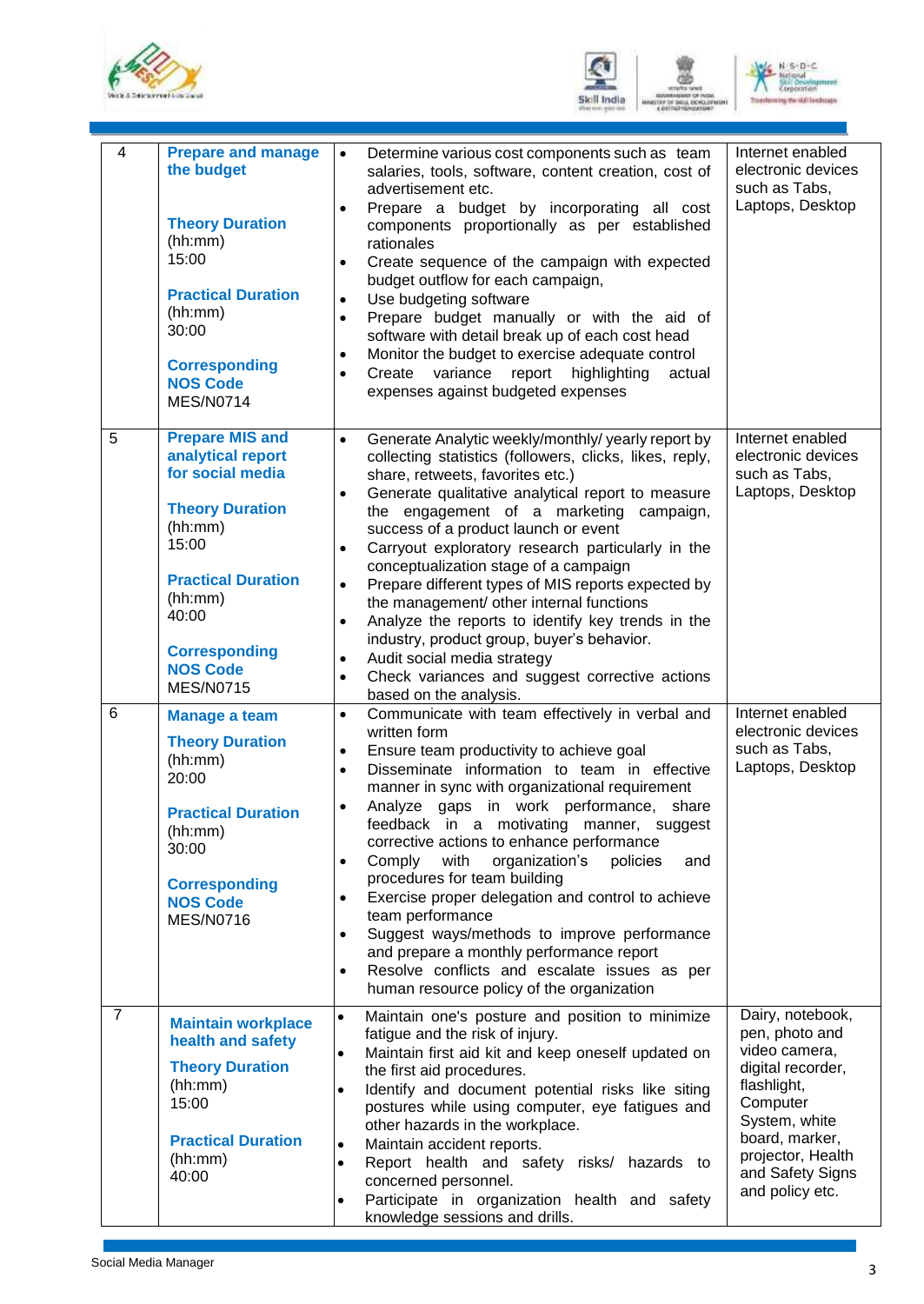





| <b>Corresponding NOS</b><br><b>Code</b><br><b>MES/N0104</b> | Identify the people responsible for health and<br>$\bullet$<br>safety in the workplace, including those to<br>contact in case of an emergency.<br>Identify security signals e.g. fire alarms and<br>$\bullet$<br>places ` staircases, fire warden stations, first aid<br>and medical rooms.<br>Identify aspects of your workplace that could<br>$\bullet$<br>cause potential risk to own and others health and<br>safety.<br>Safeguard personal health and safety, and that<br>$\bullet$<br>of others in the workplace though precautionary<br>measures.<br>Identify and recommend opportunities for<br>$\bullet$<br>improving health, safety, and security to the<br>designated person.<br>Report any hazards outside the individual's<br>$\bullet$<br>authority to the relevant person in line with<br>organizational procedures and warn other<br>people who may be affected.<br>Follow organization's emergency procedures for<br>$\bullet$<br>accidents, fires or any other natural calamity in<br>case of a hazard.<br>Identify and correct risks like illness, accidents,<br>fires or any other natural calamity safely and<br>within the limits of individual's authority. |  |
|-------------------------------------------------------------|------------------------------------------------------------------------------------------------------------------------------------------------------------------------------------------------------------------------------------------------------------------------------------------------------------------------------------------------------------------------------------------------------------------------------------------------------------------------------------------------------------------------------------------------------------------------------------------------------------------------------------------------------------------------------------------------------------------------------------------------------------------------------------------------------------------------------------------------------------------------------------------------------------------------------------------------------------------------------------------------------------------------------------------------------------------------------------------------------------------------------------------------------------------------------------|--|
| <b>Total Duration</b><br>325:00                             | Dairy, notebook, pen, photo and video camera, digital<br>recorder, flashlight, Computer System, white board,<br>marker, projector, Health and Safety Signs and policy<br>etc.                                                                                                                                                                                                                                                                                                                                                                                                                                                                                                                                                                                                                                                                                                                                                                                                                                                                                                                                                                                                      |  |
| <b>Theory Duration</b><br>110:00                            |                                                                                                                                                                                                                                                                                                                                                                                                                                                                                                                                                                                                                                                                                                                                                                                                                                                                                                                                                                                                                                                                                                                                                                                    |  |
| <b>Practical Duration</b><br>215:00                         |                                                                                                                                                                                                                                                                                                                                                                                                                                                                                                                                                                                                                                                                                                                                                                                                                                                                                                                                                                                                                                                                                                                                                                                    |  |
|                                                             |                                                                                                                                                                                                                                                                                                                                                                                                                                                                                                                                                                                                                                                                                                                                                                                                                                                                                                                                                                                                                                                                                                                                                                                    |  |

Grand Total Course Duration: **325 Hours, 0 Minutes**

*(This syllabus/ curriculum has been approved by Media and Entertainment Skills Council)*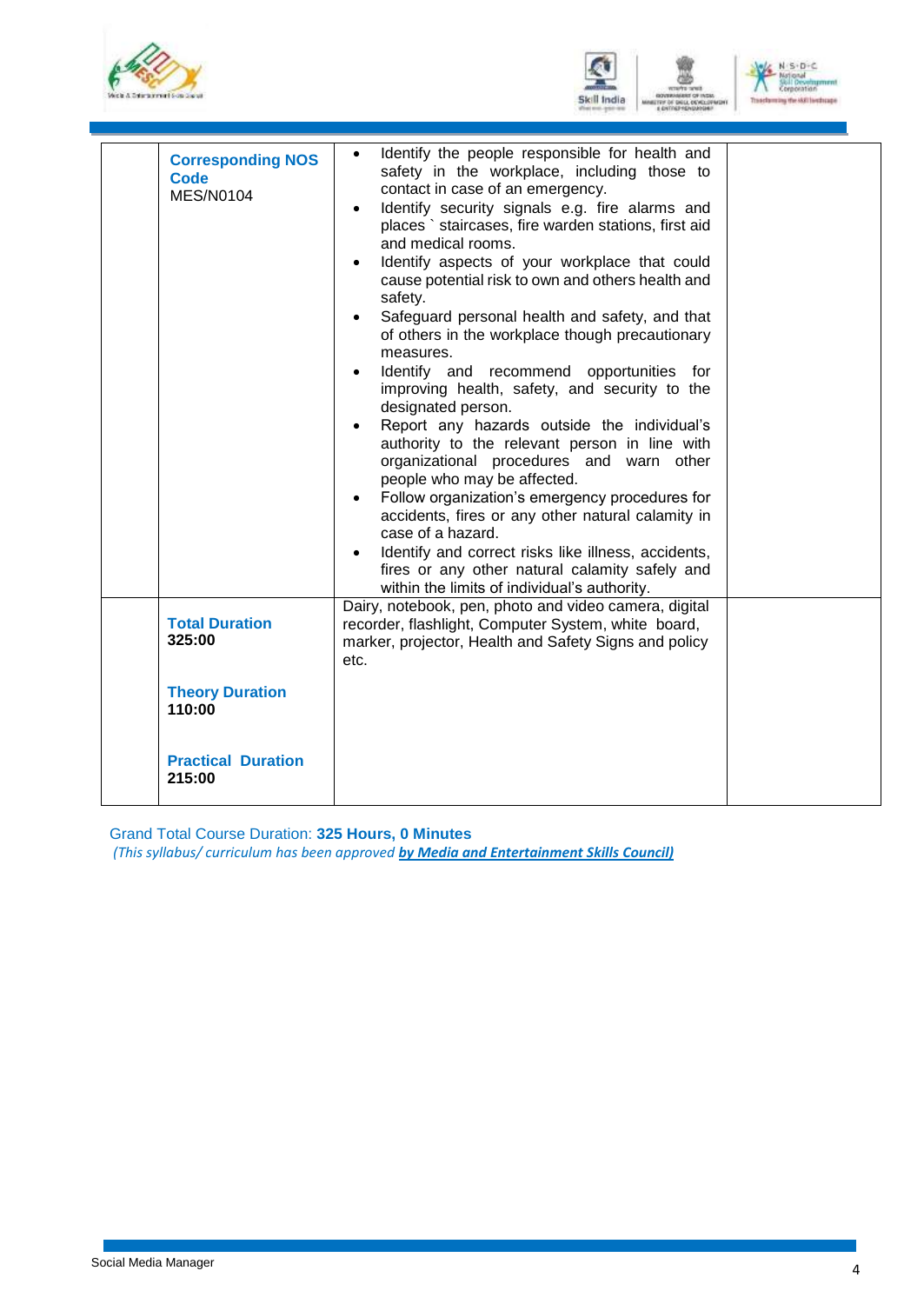



### <span id="page-7-0"></span>**Trainer Prerequisitesfor Job role: "Social Media Manager" mapped to Qualification Pack: "MES/Q0703", version 1.0"**

| Sr. No.        | Area                                                | <b>Details</b>                                                                                                                                                                                                                                                                                                                                                                                                                              |
|----------------|-----------------------------------------------------|---------------------------------------------------------------------------------------------------------------------------------------------------------------------------------------------------------------------------------------------------------------------------------------------------------------------------------------------------------------------------------------------------------------------------------------------|
| 1              | <b>Job Description</b>                              | To deliver accredited training service, mapping to the curriculum<br>detailed above, in accordance with Qualification Pack "MES/Q0703"<br>Version 1.0.                                                                                                                                                                                                                                                                                      |
| 2              | <b>Personal Attributes</b>                          | The candidate should have aptitude for conducting training, pre/post<br>work to ensure competent, employable candidates at the end of<br>training. The individual in this role must possess technical acumen<br>with high degree of professional responsibility and timeliness with<br>deadlines. He/she in this role holders has to be open-minded, willing<br>to try new things and comfortable taking advice from unexpected<br>sources. |
| 3              | <b>Minimum Educational</b><br><b>Qualifications</b> | Graduation or Social Media Manager (NSQF Level 5) Certified                                                                                                                                                                                                                                                                                                                                                                                 |
| 4a             | <b>Domain Certification</b>                         | Certified for Job Role: "Social Media Manager" mapped to QP:<br>"MES/Q0703", Version 1.0. Minimum accepted score as per SSC<br>guidelines is 70%.                                                                                                                                                                                                                                                                                           |
| 4 <sub>b</sub> | <b>Platform Certification</b>                       | Recommended that the Trainer is certified for the Job Role: "Trainer",<br>mapped to the Qualification Pack: MEP/Q2601, V1.0" with scoring of<br>minimum 80%.                                                                                                                                                                                                                                                                                |
| 5              | <b>Experience</b>                                   | Minimum 2 years of work experience as a digital marketer/ as<br>freelancer.<br>He / She should be able to communicate in English. He / She should<br>have knowledge of Digital Media, Digital software tools, Safety,<br>Health & Hygiene.                                                                                                                                                                                                  |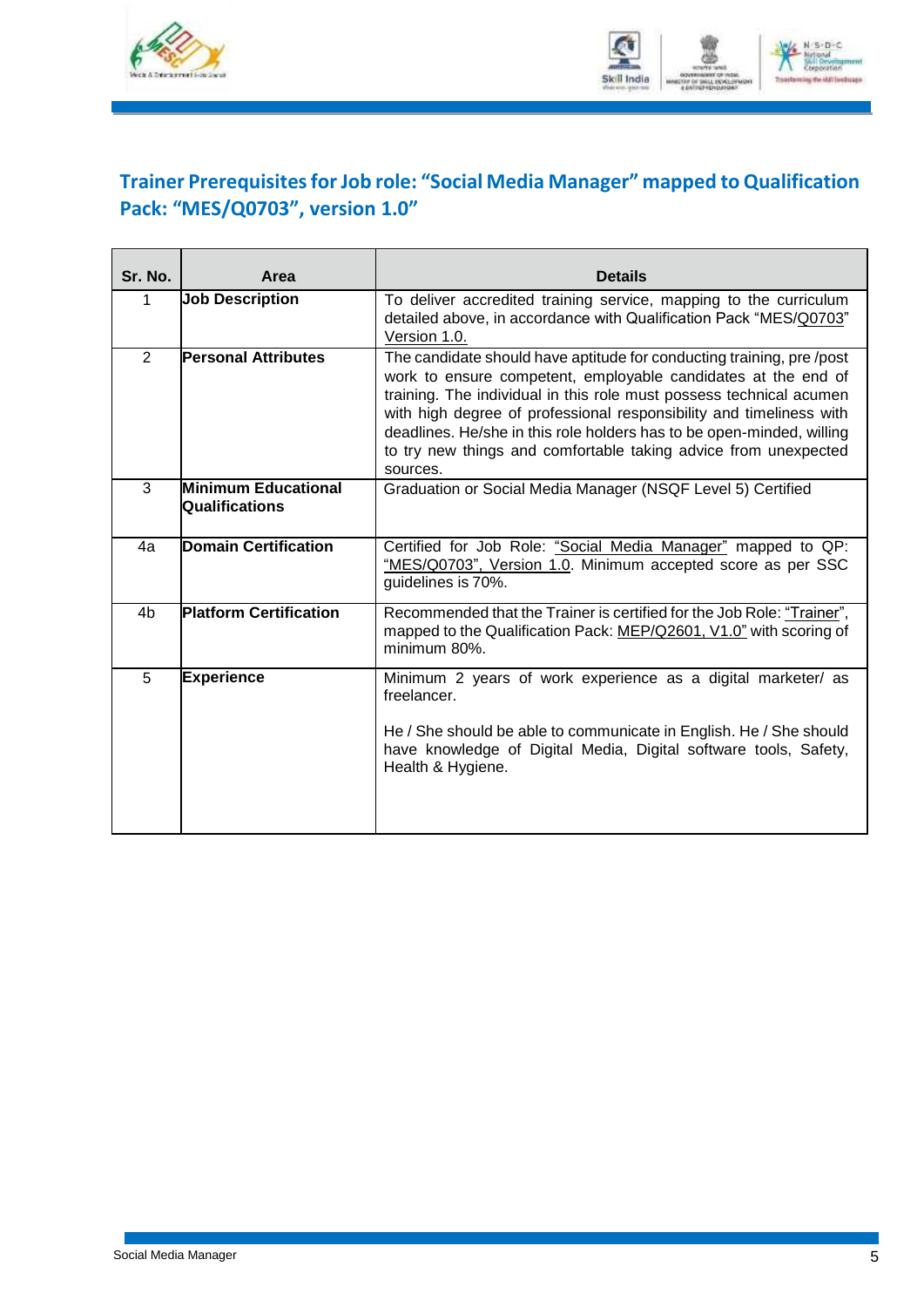



#### <span id="page-8-0"></span>Annexure: Assessment Criteria

| <b>Assessment Criteria for Social Media Manager</b> |                                               |  |  |  |
|-----------------------------------------------------|-----------------------------------------------|--|--|--|
| <b>Job Role</b>                                     | <b>Social Media Manager</b>                   |  |  |  |
| <b>Qualification Pack</b>                           | MES/Q0703, Version 1.0                        |  |  |  |
| <b>Sector Skill Council</b>                         | <b>Media and Entertainment Skills Council</b> |  |  |  |

#### **Guidelines for Assessment**

1. Criteria for assessment for each Qualification Pack will be created by the Sector Skill Council. Each Performance Criteria (PC) will be assigned marks proportional to its importance in NOS. SSC will also lay down proportion of marks for Theory and Skills Practical for each PC.

2. The assessment for the theory part will be based on knowledge bank of questions created by the SSC.

3. Assessment will be conducted for all compulsory NOS, and where applicable, on the selected elective/option NOS/set of NOS.

4. Individual assessment agencies will create unique question papers for theory part for each candidate at each examination/training center (as per assessment criteria below).

5. Individual assessment agencies will create unique evaluations for skill practical for every student at each examination/training center based on this criterion.

6. To pass the Qualification Pack, every trainee should score a minimum of 70% of aggregate marks to successfully clear the assessment.

7. In case of *unsuccessful completion*, the trainee may seek reassessment on the Qualification Pack.

|                                 | <b>Compulsory NOS</b><br><b>Marks Allocation</b><br><b>Total Marks: 600</b>                                                                                        |                |        |               |                                   |  |  |
|---------------------------------|--------------------------------------------------------------------------------------------------------------------------------------------------------------------|----------------|--------|---------------|-----------------------------------|--|--|
| Assessment<br>outcomes          | <b>Assessment criteria for outcomes</b>                                                                                                                            | Total<br>marks | Out Of | <b>Theory</b> | <b>Skills</b><br><b>Practical</b> |  |  |
| 1. MES/N0712<br>(Develop social | PC1.<br>identify and understand organization's<br>objectives for aligning social media marketing<br>campaigns towards it                                           | 100            | 15     | 6             | 9                                 |  |  |
| media<br>marketing              | PC <sub>2</sub> .<br>set-up clear, specific and measurable goals<br>for each social media marketing campaign                                                       |                | 10     | 4             | 6                                 |  |  |
| strategy)                       | PC <sub>3</sub> .<br>analyze current customer base to find out<br>their common characteristics and interests                                                       |                | 15     | 6             | 9                                 |  |  |
|                                 | PC4.<br>research about the key competitors to<br>identify who they are targeting and who are<br>their current customers                                            |                | 10     | 4             | 6                                 |  |  |
|                                 | PC5.<br>create the profile of the ideal target<br>customer like their age, location, gender,<br>interests etc. using all the data collected during<br>the research |                | 10     | 4             | 6                                 |  |  |
|                                 | PC6.<br>identify the social media networks to be<br>targeted based on the defined objectives and<br>goals                                                          |                | 10     | 4             | 6                                 |  |  |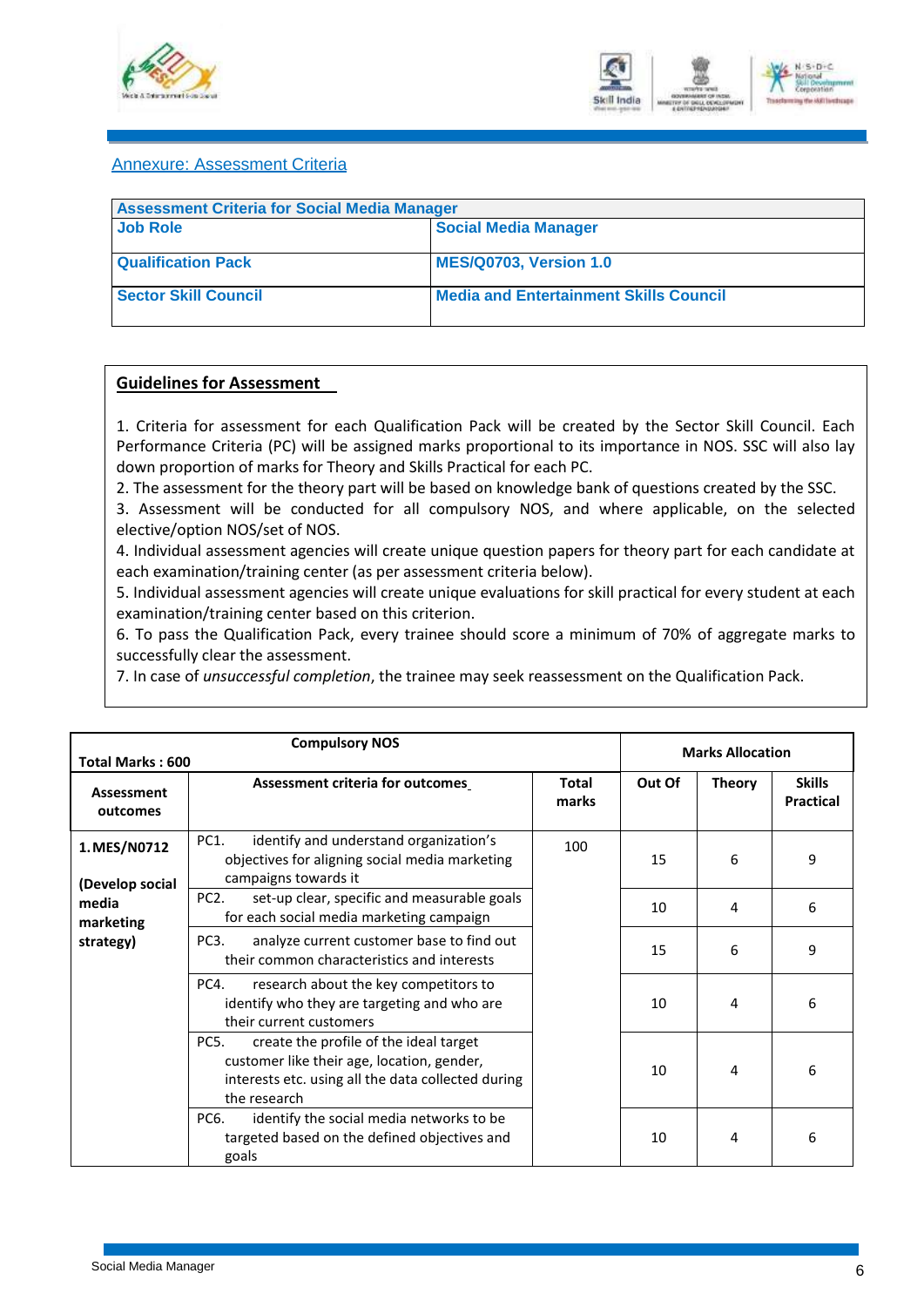





|                                          | <b>PC7.</b><br>set-up and allocate the budget for each<br>social media network                                                                                                            |              | 10  | 4  | 6  |
|------------------------------------------|-------------------------------------------------------------------------------------------------------------------------------------------------------------------------------------------|--------------|-----|----|----|
|                                          | define key performance indicators (KPI)<br>PC8.<br>for each social media marketing campaign to<br>measure their outcome                                                                   |              | 10  | 4  | 6  |
|                                          | set-up the frequency of performance<br>PC9.<br>reports to be created and shared with the<br>stakeholders                                                                                  |              | 10  | 4  | 6  |
|                                          |                                                                                                                                                                                           | <b>Total</b> | 100 | 40 | 60 |
|                                          | conduct the set-up of campaigns based on<br>PC1.<br>the defined social media marketing strategy                                                                                           |              | 10  | 5  | 5  |
| 2. MES/N0713<br>(Implement<br>the social | PC <sub>2</sub> .<br>set the timelines and dates for getting each<br>digital marketing campaign live based on the<br>available resources                                                  |              | 10  | 4  | 6  |
| media<br>strategy)                       | manage the social media strategy in line<br>PC3.<br>with overall organization's objectives and goals                                                                                      |              | 15  | 5  | 10 |
|                                          | PC4.<br>identify the campaign requirements such<br>as content, creatives, budget, landing pages<br>etc.                                                                                   | 100          | 10  | 4  | 6  |
|                                          | PC5.<br>delegate the campaign tasks to the team<br>members along with set completion deadline                                                                                             |              | 15  | 5  | 10 |
|                                          | PC6.<br>monitor the work progress, review the<br>quality and give feedback to the team members                                                                                            |              | 10  | 4  | 6  |
|                                          | test and ensure the conversion tracking is<br>PC7.<br>set-up properly for each campaign                                                                                                   |              | 10  | 5  | 5  |
|                                          | review the target audience, daily budget<br>PC8.<br>and scheduling of all the campaigns                                                                                                   |              | 10  | 4  | 6  |
|                                          | review and ensure that the campaign<br>PC9.<br>budgets are set-up as per the plan                                                                                                         |              | 10  | 4  | 6  |
|                                          |                                                                                                                                                                                           | <b>Total</b> | 100 | 40 | 60 |
|                                          | PC1. determine the budget requirements to conduct<br>the social media campaign including team salaries,<br>tools, content development etc.                                                |              | 25  | 10 | 15 |
| 3. MES/N0714<br>(Prepare and             | PC2. determine the sequence of activities in terms<br>of their cost implications and expenses for each item                                                                               |              | 25  | 5  | 20 |
| manage the<br>budget)                    | PC3. prepare online campaign budget (either using<br>budgeting/ tabulation software or manually) with<br>details on required expenses for each activity                                   | 100          | 25  | 10 | 15 |
|                                          | PC4. track the outflow of funds against the budget,<br>highlight variances and escalate issues to key<br>departments (especially the<br>finance)<br>in a<br>coordinated and timely manner |              | 25  | 10 | 15 |
|                                          |                                                                                                                                                                                           | <b>Total</b> | 100 | 35 | 65 |
| 4. MES/N0715                             | PC1.<br>audit the current social media approach                                                                                                                                           |              | 10  | 3  | 7  |
| (Prepare MIS<br>and                      | PC <sub>2</sub> .<br>collect data and statistics (followers, clicks,<br>retweets, favorites etc.)                                                                                         |              | 15  | 5  | 10 |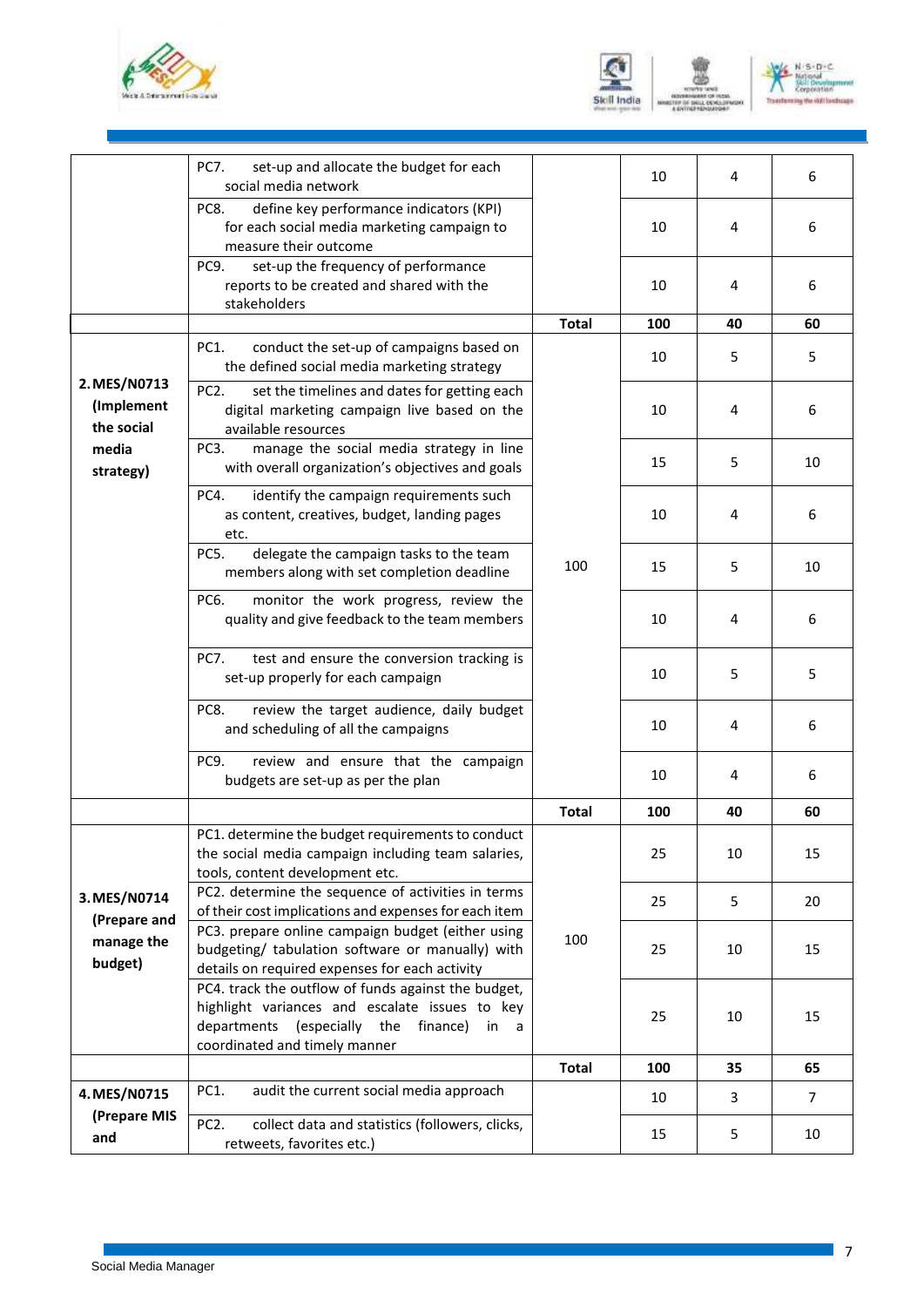





| analytical<br>report for<br>social media) | mix metrics and qualitative analytical<br>PC <sub>3</sub> .<br>report to gauge the success of a product launch,<br>marketing campaign, or event |              | 15  | 5              | 10             |
|-------------------------------------------|-------------------------------------------------------------------------------------------------------------------------------------------------|--------------|-----|----------------|----------------|
|                                           | prepare an explanatory piece of research<br>PC4.                                                                                                |              | 10  | 3              | $\overline{7}$ |
|                                           | present information in an easy to<br>PC5.<br>understand format, that is acceptable to the<br>organization                                       |              | 10  | 3              | 7              |
|                                           | prepare different types of reports expected<br>PC6.<br>by the management/ other internal functions                                              | 100          | 10  | 3              | 7              |
|                                           | prepare and present information in the<br>PC7.<br>defined format to meet requirements                                                           |              | 10  | 2              | 8              |
|                                           | positively to feedback<br>PC8.<br>respond<br>and<br>changes in requirements                                                                     |              | 10  | 3              | $\overline{7}$ |
|                                           | review the reports to identify key trends<br>PC9.<br>and other variances                                                                        |              | 10  | 3              | $\overline{7}$ |
|                                           |                                                                                                                                                 | <b>Total</b> | 100 | 30             | 70             |
| 5. MES/N0716<br>(Manage a                 | PC1.<br>maintain<br>clear<br>communication<br>with<br>colleagues (by all means including face-to-face,<br>telephonic as well as written)        |              | 10  | 3              | 7              |
| team)                                     | PC <sub>2</sub> .<br>lead a team to achieve the target                                                                                          |              | 10  | 3              | $\overline{7}$ |
|                                           | pass on information to colleagues in line<br>PC3.<br>with organizational requirements in an effective<br>manner                                 |              | 10  | 3              | 7              |
|                                           | PC4.<br>adhere to commitments made to team<br>members                                                                                           |              | 10  | 3              | $\overline{7}$ |
|                                           | share feedback and analyse gaps in work<br>PC5.<br>performance                                                                                  |              | 5   | $\overline{2}$ | 3              |
|                                           | PC6. comply with organization's policies and<br>procedures for working with colleagues                                                          | 100          | 10  | 3              | 7              |
|                                           | develop plan to achieve targets through<br>PC7.<br>delegation and control                                                                       |              | 5   | 2              | 3              |
|                                           | lead, monitor and motivate the social<br>PC8.<br>media team to achieve targets                                                                  |              | 10  | 3              | 7              |
|                                           | Lead, monitor and motivate the social<br>PC9.<br>media team to achieve targets                                                                  |              | 10  | 3              | 7              |
|                                           | supervise meetings with other executives<br>PC10.<br>to monitor online campaign/activities and<br>suggest ways/methods to improve performance   |              | 5   | 2              | 3              |
|                                           | prepare a monthly performance report<br>PC11.                                                                                                   |              | 10  | 3              | $\overline{7}$ |